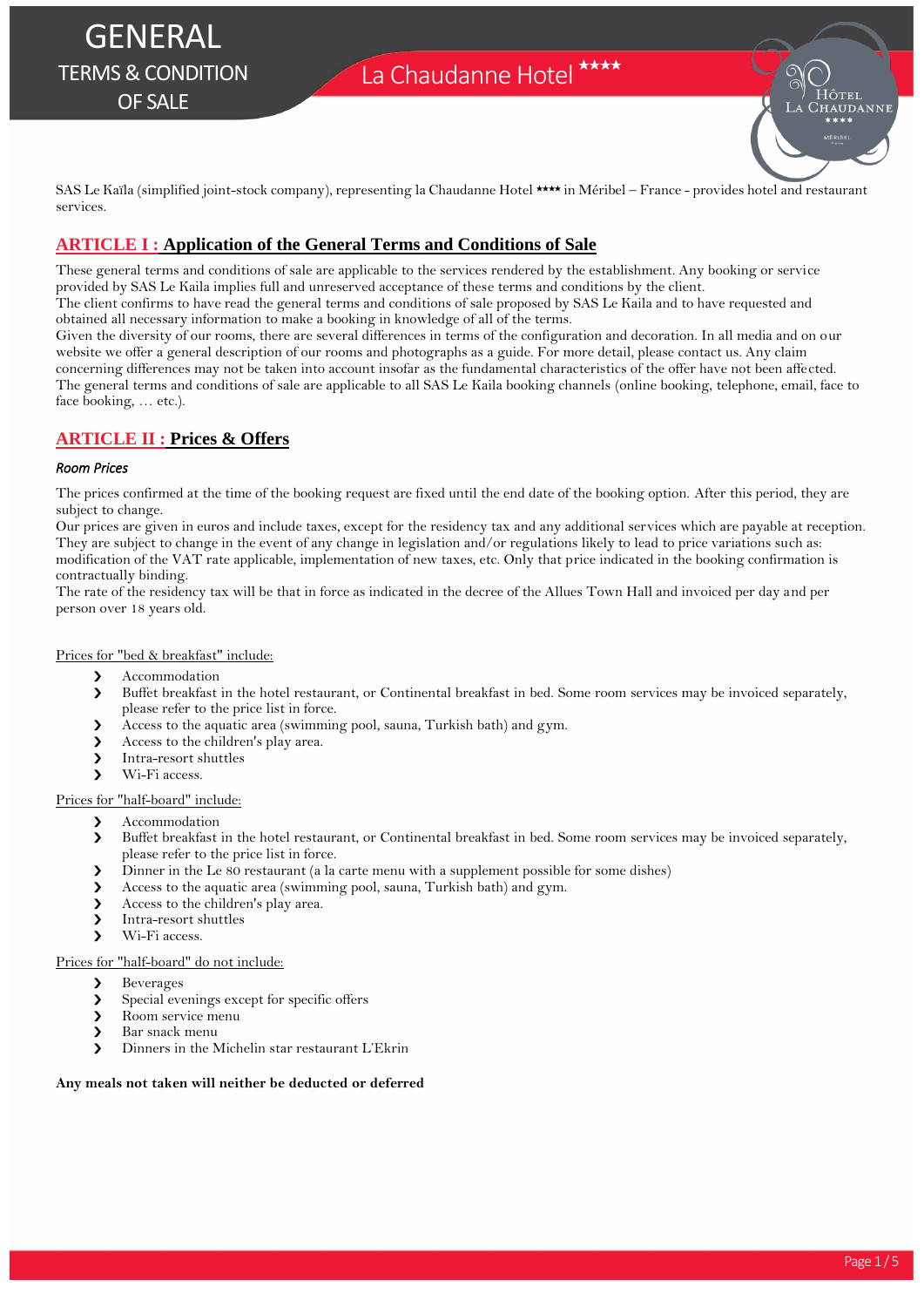## *Promotional & Package Stay*

## Special offers and prices:

Special offers and prices proposed by the hotel are granted nominatively and periodically. These offers are non transferable and do not carry any obligation for renewal and may not be accumulated with any other offer.

## Services included in packages:

*NUXE Spa :* It is incumbent upon you to seek information about availability of the spa, so as to make your booking, which may be included within your stay. Without any booking, SAS Le Kaila will make a booking for your spa treatment when included in your package.

*Restaurants :* It is incumbent upon you to seek information about the availability of restaurants, so as to make a booking for your meals, which may be included in your stay. Without any booking, SAS Le Kaila will make a booking for your meals for you in any of the restaurants included in your package, or in a partner restaurant.

In the event of booking a package/special offer, any service that is not used and included within the package/special offer may not be reduced, nor reimbursed and does not lead to any deferral, nor compensation.

# **ARTICLE III : Terms and Conditions of Booking, Amending & Cancellation**

## *Terms and Conditions for Booking*

The client undertakes, prior to making any booking, to complete the information requested in the booking request. S/he certifies the accuracy and correctness of the information sent.

### Terms and conditions for booking **less than 6 rooms**

All bookings should be confirmed by an initial payment equating to 50% of the total amount due for the stay. Subsequently, the balance of the stay should be paid 45 days prior to the date of arrival.

If the booking is made less than 45 days before the arrival date, the total advance payment for the stay should be made to confirm.

### Terms and conditions for special bookings **of 6 rooms and more**

All bookings should be confirmed by an initial payment equating to 50% of the total amount due for the stay. Subsequently, the balance of the stay should be paid 90 days prior to the date of arrival.

If the booking is made less than 90 days before the arrival date, the total advance payment for the stay should be made to confirm.

The total amount of the stay is due before arrival at the hotel and in line with the dates indicated.

In the event of failure to respect these payment terms, the booking will be cancelled.

In the event of clients turning up without receipt of the entire payment for the stay before arrival, the hotel reserves the right to refuse access to rooms.

## Hotel capacity:

Accommodation is provided for a precise capacity, set forth in the booking confirmation document.

Notwithstanding written confirmation from the booking team, the addition of an additional bed in rooms is not possible.

If the number of residents exceeds the maximum capacity, and that which is permitted by standards in force, the hotel reserves the right to refuse access to additional persons for reasons of security and insurance. In this instance, any change or termination of the contract will be considered as at the initiative of the client.

It is also reminded that any young children are considered as a full person.

### Allocation of rooms:

Notwithstanding express written confirmation, it is not possible to guarantee a room number, location or exact position of the room in advance.

## *Organisation of bookings*

The room(s) will be made available from 4pm and clients should depart before 11am on the date of departure. In the event of leaving the room later, an additional night or additional costs may be billed.

A credit card and valid identity documents should be presented upon arrival. Failing this, SAS Le Kaila reserves the right to refuse access to your accommodation.

You are requested to complete a police identification form upon arrival pursuant to regulations in force.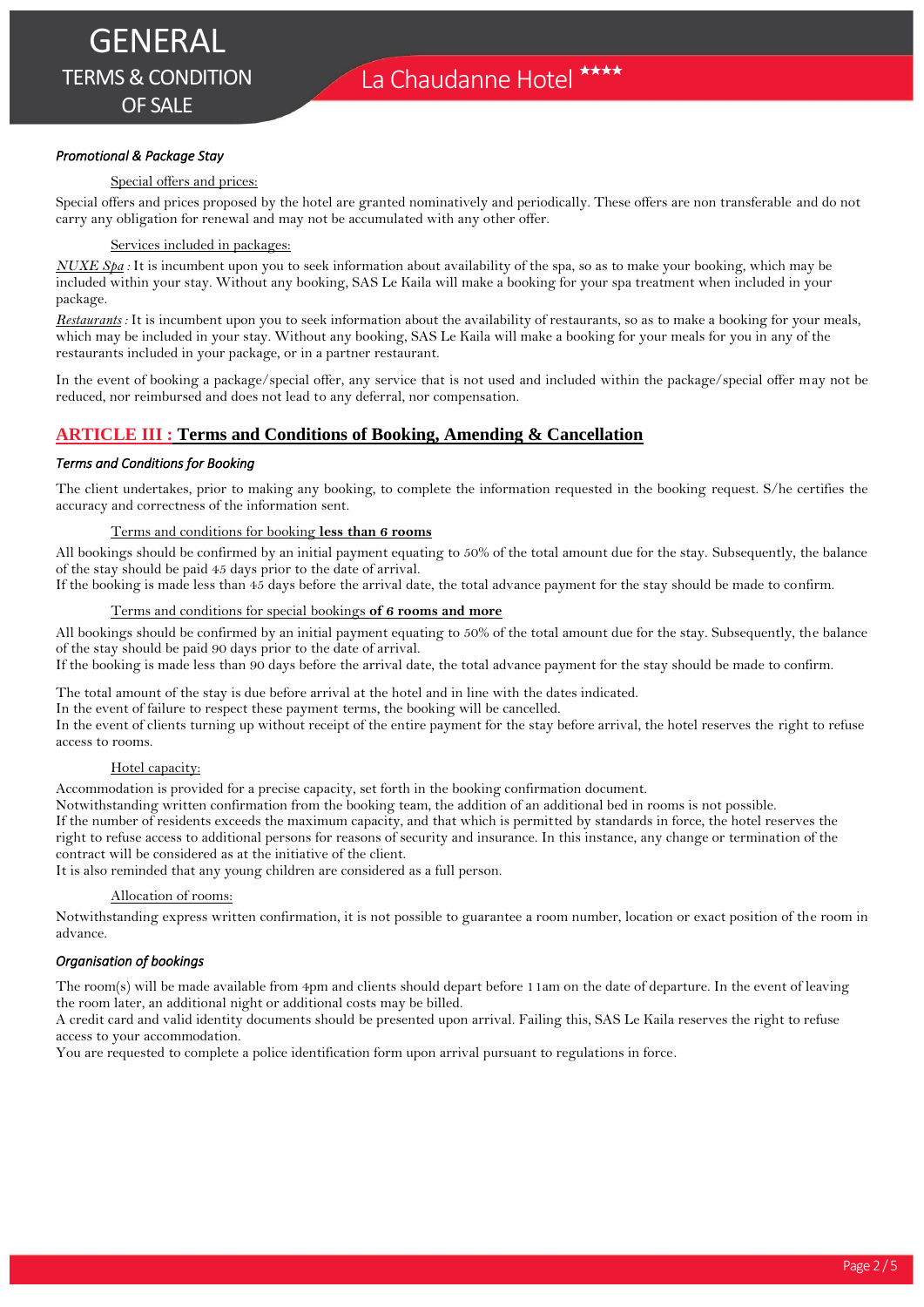## *Terms and Conditions for Cancellation and Amendement*

## Terms and conditions for cancellation of **less than 6 rooms**

In the event of partial or total cancellation over 90 days from the arrival date, we will retain a one night penalty per period of 7 nights and per room booked.

In the event of partial or total cancellation between 90 days and 45 days before the arrival date, the 50% deposit will be retained as cancellation fee and no other charge will be requested.

In the event of partial or total cancellation within 45 days before the arrival date, the total pre-payment for the stay will be retained as a cancellation fee.

Under 90 days before or during your stay, in the event of any amendment, reduction in the number of nights booked, late arrival or early departure, the total number of nights previously confirmed will be payable.

All cancellations should be notified to the booking team by letter or email. The date of receipt of the letter or email will constitute the date of cancellation.

### Terms and conditions for cancellation of special bookings **of 6 rooms and more**

Up to 91 days before the arrival date, a one night penalty is retained, per week and per room booked. Between the 90th day and the date of arrival, the total pre-payment for the stay will be retained as a cancellation fee.

#### In the event of a no-show:

In the event of a no-show, the booking will be automatically cancelled the following day at midday, notwithstanding any other notification in writing or by telephone confirmed by email within 24 hours. The total amount of the stay will be retained. The hotel reserves the right to re-allocate all rooms within 24 hours.

## Terms and conditions for reimbursement:

Reimbursement is undertaken by bank transfer in line with the terms and conditions of cancellation, within a maximum of one month after written confirmation of the cancelled booking and upon presentation of the bank details for the person making the booking. The hotel may not be held liable in the event of any personal, financial, political or weather conditions which lead to cancellation. It is recommended that you take out cancellation insurance with your travel agent or insurer.

#### *Force Majeure & Relocation*

In the event of any case of force majeure, the establishment reserves the right to accommodate residents, in whole or in part, in a nearby hotel and of an equivalent standing with services of the same nature, with costs pertaining to the transfer being payable by the establishment, against whom no action may be taken for payment of any additional compensation.

The establishment may release itself from its obligations or suspend performance if it is unable to continue with these due to occurrence of any case of force majeure, and notably in the event of damage to the establishment in whole or in part, strike action, etc.

The Host or the Client may cancel or postpone the reservation in cases of force majeure.

### *COVID 19 special Terms and Force Majeure:*

Cases of force majeure justifying the cancellation or postponement of the Client's reservation, at any time, are any circumstances related to health situation, at a local, national or international level which are beyond the control of the Host and the Client and which make it impossible to perform all or part of the obligations set out in the contract.

In this respect the following specific cases shall be deemed to constitute Force Majeure:

- If the French government decides to close the French borders: cancellation possible with refund of the amounts paid.
- If a foreign government decides to close its borders: cancellation possible with refund of the amounts paid.
- If a foreign government decides to establish a quarantine following a stay in France, no refund or postponement possible. • If the French government prohibits a country (or a region) from traveling to France, cancellation possible with refund of the amounts
- paid.
- If positive test for Covid-19 (PCR test) less than 72 hours before arrival : cancellation possible with refund of the amounts paid.
- If the French government decides to close the French Ski resorts/ski lifts : cancellation possible with refund of the amounts paid.

### Conditions of application:

- Sending of the positive test result in the name of the traveler in French or English.
- If the reservation concerns several rooms, the cancellation will only concern the room of travelers tested positive.

• Obligation at the time of booking to provide the names, first names and date of birth of each of the occupants of the room (s) or suite (s). If these elements are not provided at the time of confirmation of the reservation, no cancellation will be possible in the event of a positive test.

The Host or the Customer shall notify the other party as soon as possible of the impossibility of performing its contractual obligations due to a case of force majeure. Cancellation of the reservation due to a case of force majeure shall not be subject to any charges invoiced by the Host.

The sums already paid by the Client (deposit or advance payment) shall be returned by the Host within 45 day(s) from the notification of the impossibility to perform the contractual obligations due to a case of force majeure. The Host cannot be held liable in the event of cancellation or postponement resulting from a case of force majeure.

#### Interruption of stay:

In the event that the stay is interrupted, for whatever reason independent of the hotelier, the customer cannot claim any reimbursement. To cover this eventuality, we recommend taking out insurance.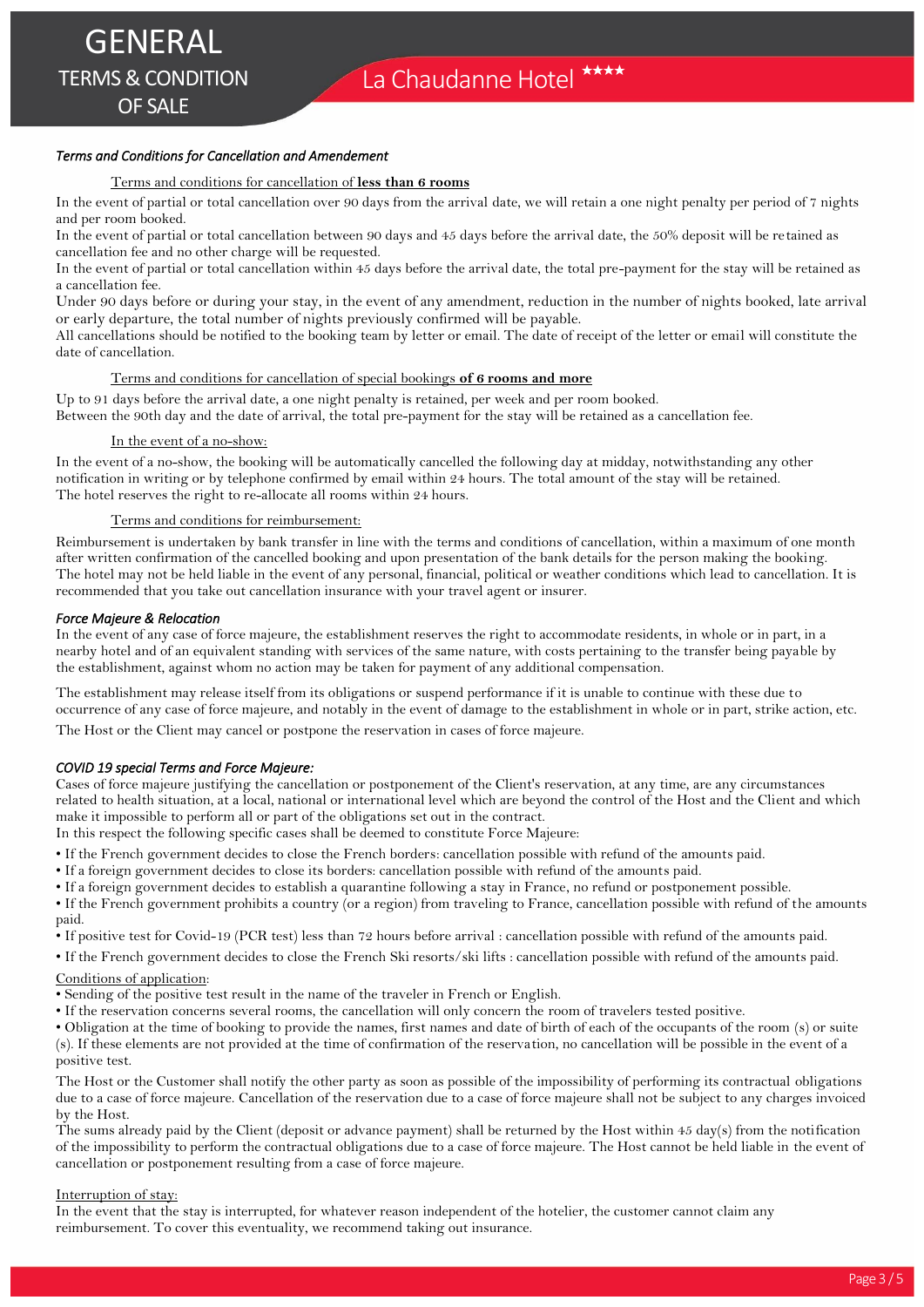## *Payment Terms*

At the end of your stay all deposits will be deducted from the final bill, for the initially planned period of the booking. The balance is payable on the day of departure. Notwithstanding any provision to the contrary, no payment extension is granted. Failing payment, the hotel reserves the right to debit amounts due from the bank card of which the details were issued as a guarantee upon arrival. SAS Le Kaila hereby reserves the right to charge fees in the event of payment of expenses by bank card.

## **ARTICLE IV : Theft & Damages**

Clients are responsible for protecting their own assets and material. A safe-deposit box is provided in your room. Clients should inform the establishment of any damage for which s/he is responsible. S/he is liable for all damages caused by his/herself and undertakes, in the event of damage caused to the accommodation provided (room, communal areas such as the swimming pool, jacuzzi, lounge, sanitation areas, etc.) to bear all repair costs.

## **ARTICLE V : Use of Rooms**

The client undertakes not to invite any person whose behaviour is likely to cause prejudice to the establishment, with the latter reserving the right to intervene where necessary. The client may not bring in any drinks or food from outside without the prior consent of management. The client undertakes to ensure respect, of all instructions and regulations of the establishment (notably the prohibition to smoke).

Our rooms are all no smoking : Pursuant to Decree no. 2006-1386 of 15/11/2006 setting forth the terms and conditions for smoking in collective premises, any client failing to respect this provision will be immediately billed 150 euros for damage and compensation for additional cleaning costs. If the infringement is observed after departure of the client, SAS Le Kaila reserves the right to withhold the amount from the bank card of the defaulting client for damage or compensation. An invoice will then be established and issued.

# **ARTICLE VI : Children/Capacity to Enter Into Contract**

We hereby draw your attention to the fact that our establishment does not fall within the remit of a Holiday and Leisure Centre as defined under decree no. 2002-883 of 3rd May 2002, and is not adapted to collective or individual stays away from home for children under 18 years of age who are not accompanied by a legal guardian. SAS Le Kaila hereby reserves the right to refuse access to a room which is reserved in breach of this provision for children under 18 years of age not accompanied by their legal guardian and who present themselves at the reception of SAS Le Kaila and will immediately cancel their stay. Under the same conditions, SAS Le Kaila may, at any time prior to the stay, cancel the booking if it discovers that the room is intended to accommodate children under 18 years of age not accompanied by a legal guardian.

All clients confirm to have the capacity to enter into contract, and namely to be legally recognised as adults and not under guardianship or tutelage.

## **ARTICLE VII : Animals**

Pets are accepted (cat & dog) in the establishment in return for a supplement per night. They are allowed when kept on a leash, in communal areas, but are not allowed in restaurants, aquatic area and in the spa.